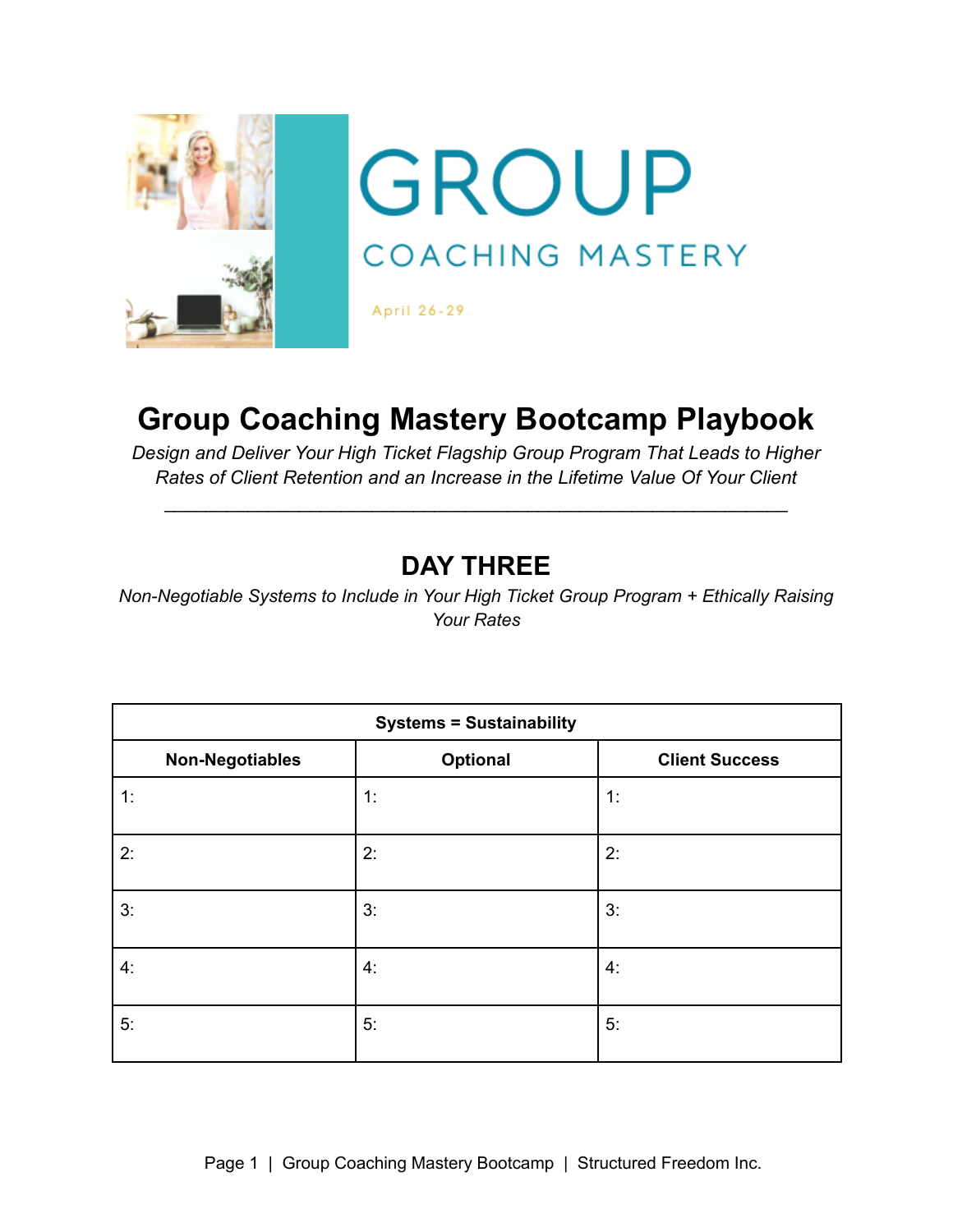## **Ethically Raise Your Group Coaching Program Rates**

| <b>COMPREHENSION</b>       | <b>INTERNAL SUPPORT</b> | <b>RESULTS + ROI</b>                                                     |
|----------------------------|-------------------------|--------------------------------------------------------------------------|
| 3 layers of comprehension: | Format and delivery:    | Results you are promising:                                               |
| 1:                         | 1:                      |                                                                          |
|                            | 2:                      |                                                                          |
| 2:                         | 3:                      | Client return on investment<br>(how can you help them get a<br>10X ROI): |
| 3:                         | 4.                      |                                                                          |
|                            | 5:                      |                                                                          |
|                            | 6:                      |                                                                          |
|                            |                         |                                                                          |

#### **Also Consider:**

What does it COST to run your group program?

What are your business EXPENSES?

Are you building a CURATED COMMUNITY inside your group coaching program with a high integrity enrollment process?

What results have you and your clients achieved?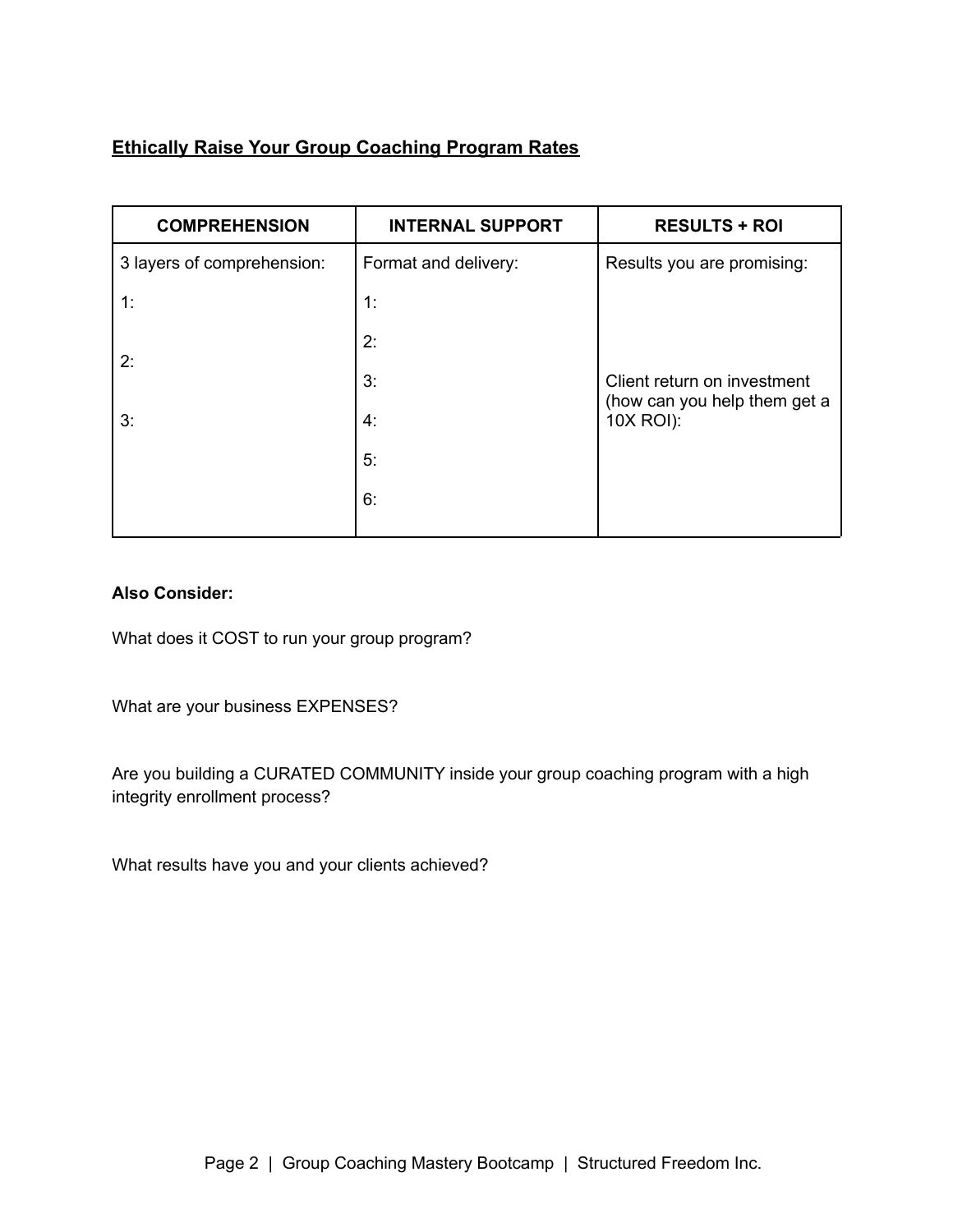### **What Will Your Life Cost One Year From Now**

**Why do you want to build your wealth?** What will more wealth allow you to provide to yourself, your family, to others, to meaningful initiatives, to other investment opportunities, to passion projects?